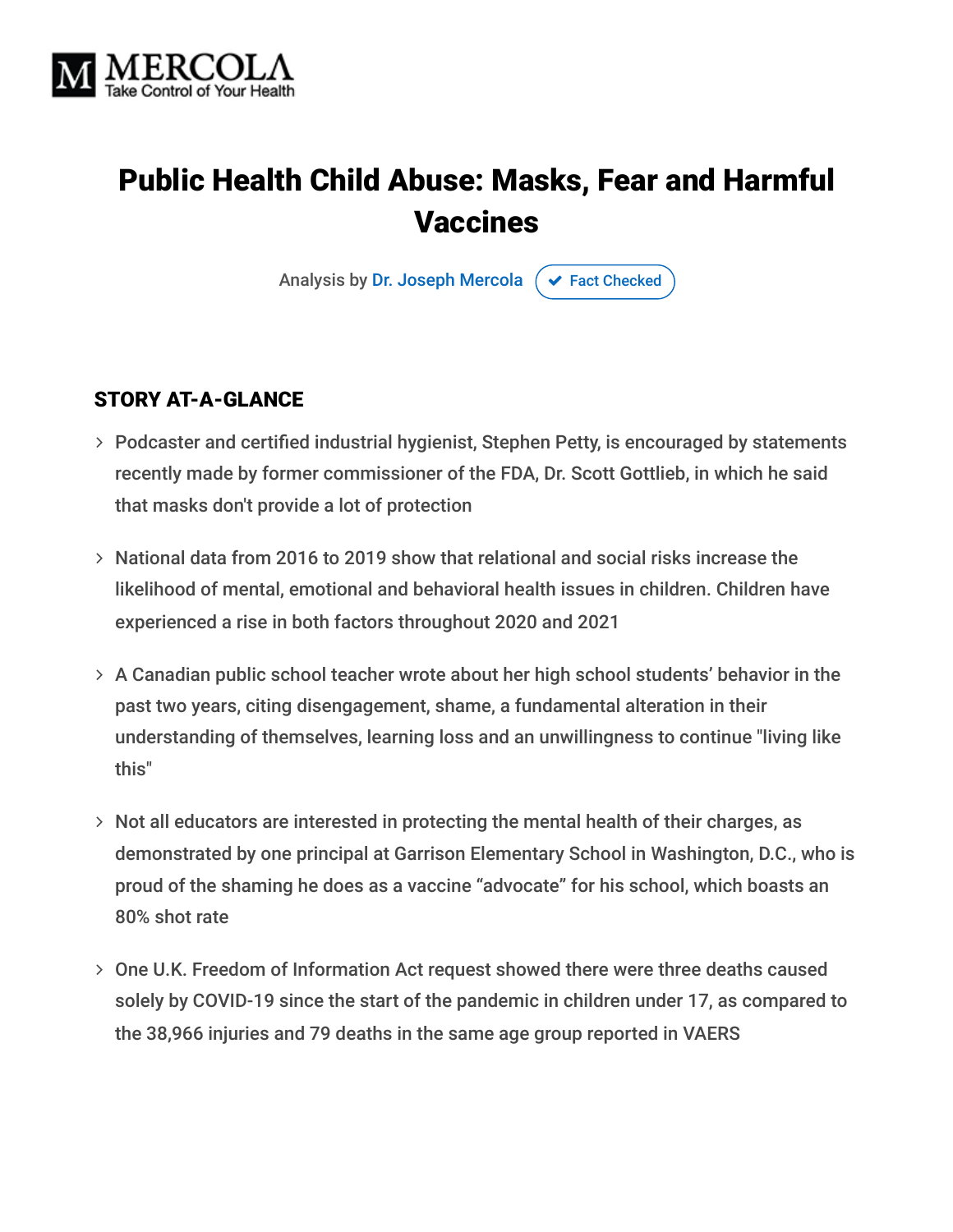As Stephen Petty, certified professional engineer, industrial hygienist and safety professional, points out in this short 11-minute podcast, the truth about masks and the Plandemic is slowly leaking out. However, since mainstream media are not universally covering these stories, it is incumbent on us to ensure that our friends and family are informed.

January 2, 2022, Dr. Scott Gottlieb, who had served as the commissioner of the Food and Drug Administration until 2019 and is now a special partner at Pfizer, was interviewed on Face the Nation. When asked about cloth masks, Gottlieb said they "aren't going to provide a lot of protection, that's the bottom line. This is an airborne illness. It could protect better through droplet transmission … but not something like this coronavirus." 1

Despite documentation from the Centers for Disease Control and Prevention as of January 26, 2022<sup>2</sup> that just 770 children aged 17 and under had died in two years, between 2020 and 2022, from COVID-19  $-$  0.00023369% of the U.S. population  $-$ Gottlieb continues to promote the idea that COVID-19 may be a serious threat to young children.

Yet, the atrocities being perpetrated on children in the name of public health is not warranted based on the number of children affected. Collette Martin, a practicing nurse, testified before a Louisiana Health and Welfare Committee hearing December 6, 2021. 3

She claimed she and her colleagues have witnessed "terrifying" reactions to the COVID shots among children — including blood clots, heart attacks, encephalopathy and arrhythmias — yet their concerns are simply dismissed.

Each of these issues present short-term and long-term challenges for children's physical, mental and emotional health. Essentially, how society has treated the children during the last two years amounts to child abuse.

# Children Demonstrating Harm From Mandatory Mask Policies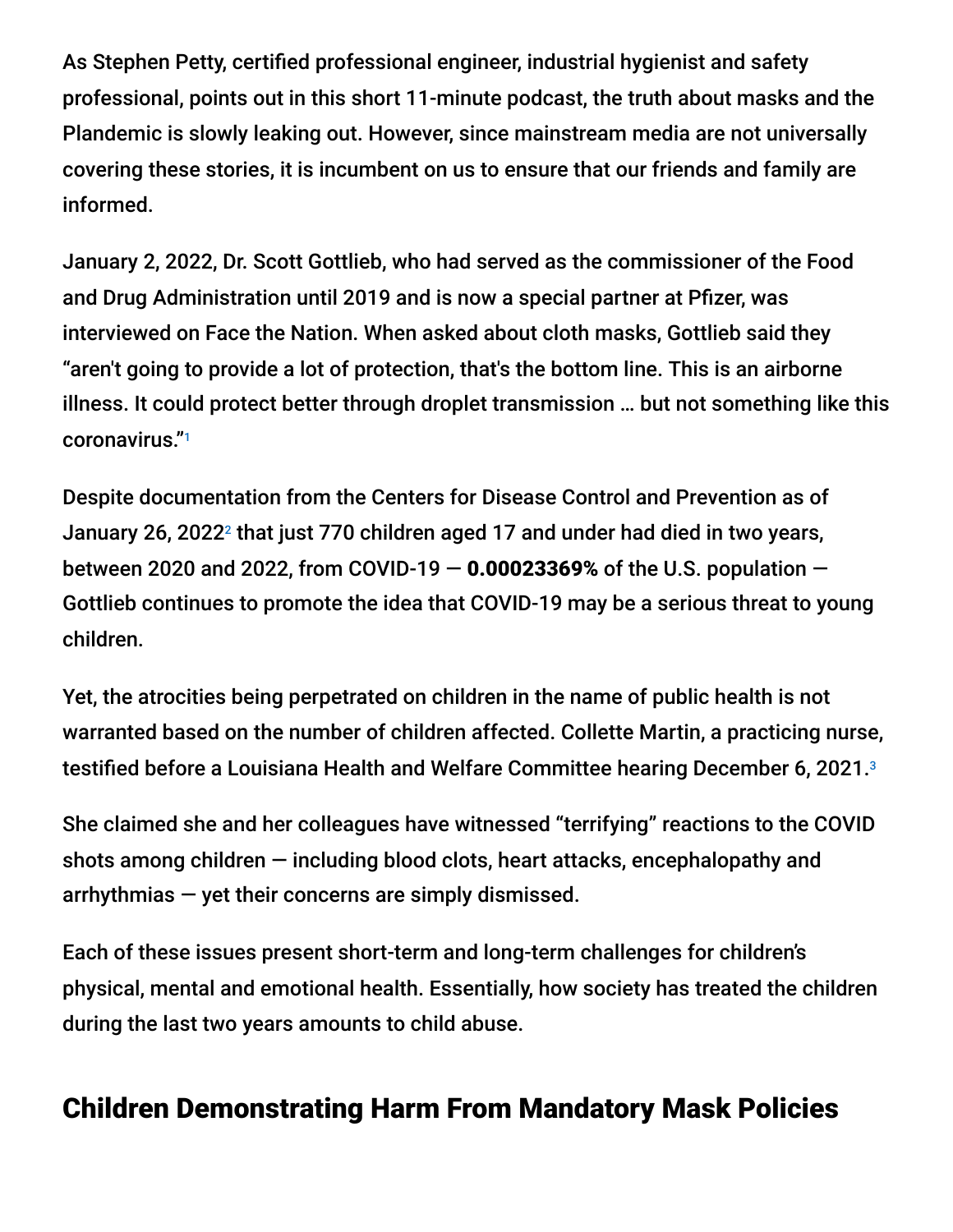National data<sup>4</sup> from 2016 to 2019 revealed children who experienced relational and social risks had a four times higher likelihood of having mental, emotional or behavioral problems. The researchers also found that children who experienced only relational risks were more likely to have mental, emotional and behavioral health concerns than children who experienced social risks.

Relational risks are concerned with opportunistic behavior that occur within a cooperative effort, such as a family,<sup>5</sup> for example, substance abuse within the family. Social risk factors are a significant influence over morbidity and mortality through behavioral pathways.<sup>6</sup> These can include socioeconomic status, social network and social support.

Children have experienced a rise in both these risk factors throughout 2020 and 2021 and the evidence of damage can be found all around you. For example, ZeroHedge reported that one speech therapist said the number of children being treated in their clinic has soared by 364% during the pandemic as compared to before the pandemic.

ZeroHedge reports, "Parents are describing their children's speech problems as "COVID delayed," with face coverings the primary cause of their speaking skills being seriously impaired."<sup>7</sup> In an article published in The Washington Post, $^8$  three experienced infectious disease physicians and parents of school-age children, noted a pattern of behavior from children in what they call a "punitive mask culture." 9

A journalist at the San Francisco Chronicle recalls that a self-portrait her 8-year-old son drew at school had no nose or mouth.<sup>10</sup> According to data that viral immunologist Dr. Scott Balsitis<sup>11</sup> pulled from the CDC, children have died from flu each winter, ranging in number from 200 to over 1,000.

So, $12$  the 770 deaths in children from birth to 17 years since the start of the pandemic have not been greater than what has been experienced in the past from flu.

While any death is tragic, masking until all children are "safe" means ineffective and damaging masks will become a permanent part of society and will continue to drive up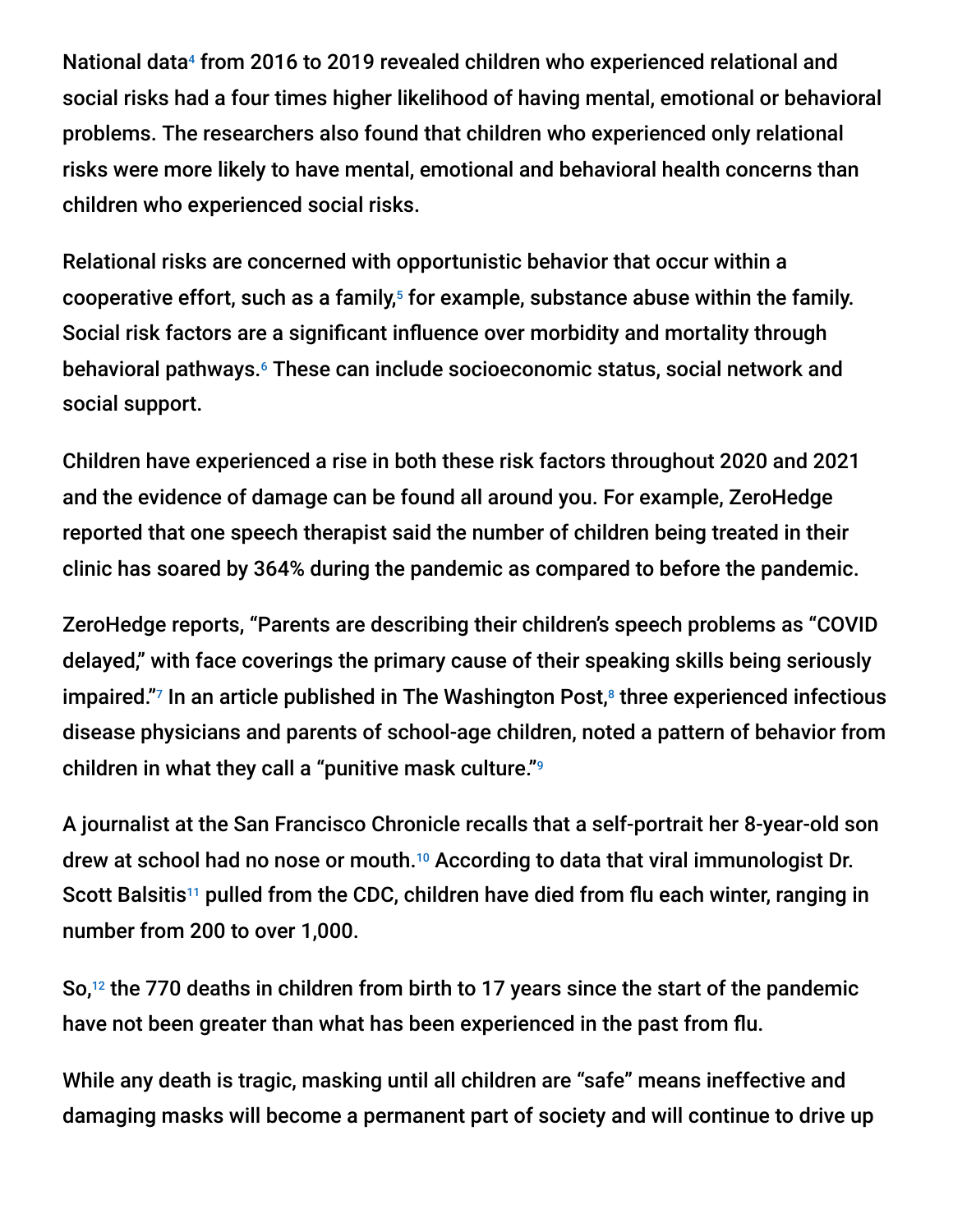the number of children and students who suffer from depression, $^{13}$  anxiety, $^{14}$  speech problems<sup>15</sup> and who get behind in their schoolwork.<sup>16</sup>

# School Teacher Identifies More Issues

Stacey Lance is a Canadian public school teacher. She has 15 years of experience at the high school level and writes about what she has seen in the last two years during lockdowns, mandatory masking and fearmongering. In an essay called, "The Kids Aren't Alright," she writes:<sup>17</sup>

*"It also became increasingly clear that the response to the pandemic would have immense consequences for students who were already on the path to long-term disengagement, potentially altering their lives permanently."*

She believes research data has overlooked the shame that she has watched her students suffer. Throughout the pandemic, children have been made to think their schools are "hubs for infection and themselves as vectors of disease. This has fundamentally altered their understanding of themselves." 18

She describes the times when students were physically in school during the pandemic as feeling "cold and soulless." The learning loss was noticeable, and the students had trouble concentrating. The older students weren't allowed a lunch break and the freshmen and sophomores had to eat while facing the front of the classroom.

Lance compares that to the kids outside of school who are "going to restaurants with their families and to each other's houses, making the rules at school feel punitive and nonsensical."<sup>19</sup> Lance shared the experience of one student that appeared to echo the experience of the rest of the class, writing: 20

*"I try to take time at the beginning of class to ask my kids how they're doing. Recently, one of my 11th grade students raised his hand and said that he wasn't doing well, that he doesn't want to keep living like this, but that he knows that no one is coming to save them. The other kids all nodded in agreement. They feel lied to — and I can't blame them."*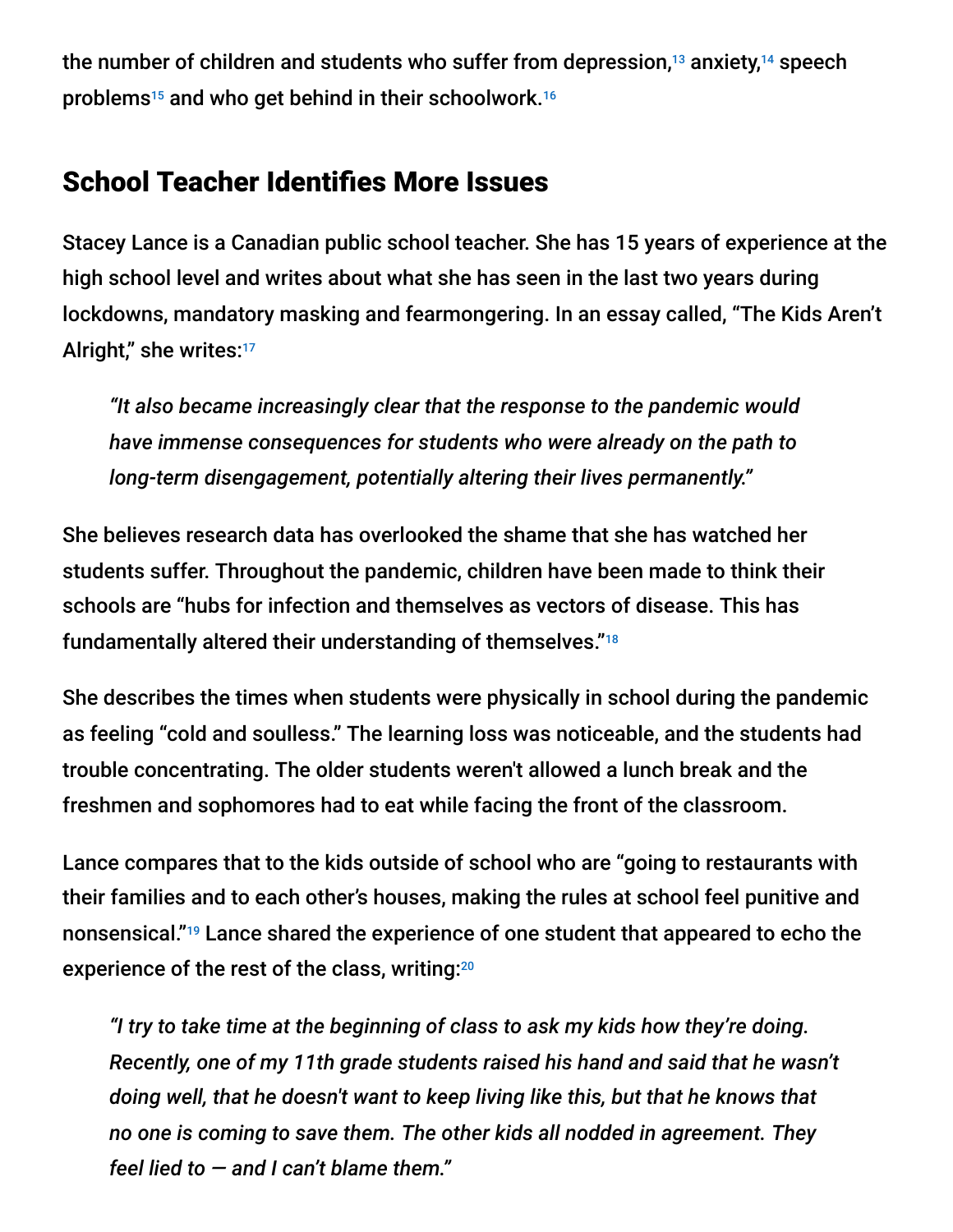Lance writes that she is more worried about the shame and worry students are feeling over breaking the rules, and how that may impact their community and families. She cites information as of the time of her writing: 21

*"What am I supposed to say? That 23 children<sup>22</sup> have died from Covid in Canada during the whole of the pandemic and she is much more likely to kill someone driving a car? That kids in Scandinavia, Sweden, and the Netherlands largely haven't had to wear masks at school and haven't seen outbreaks because of it?*

*That masks are not a magic shield against the virus, and that even if she were to pass it along to a classmate, the risk of them getting seriously sick is minuscule?*

*I want to tell her that she can remove her mask and socialize with her friends without being worried. But I am expected to enforce the rules … It's true that humans, by nature, are very resilient. But they also break. And my students are breaking. Some have already broken.*

*When we look at the COVID-19 pandemic through the lens of history, I believe it will be clear that we betrayed our children. The risks of this pandemic were never to them, but they were forced to carry the burden of it."*

### 'Experts' Use Fear to Drive Vaccine Programs

But not all educators feel the same way about protecting your children. In fact, some are at the forefront of nagging and shaming parents and students into taking a shot that has not demonstrated any effectiveness and, as you'll read below, it has caused more injury and death than the illness.

Brigham Kiplinger, the principal at Garrison Elementary School in Washington D.C., is one such educator who spends his day combing through a call list of parents who have not vaccinated their children. $^{23}$  He is described by The New York Times as a "vaccine advocate," a job that the reporter admits is usually handled by public health officials or medical professionals.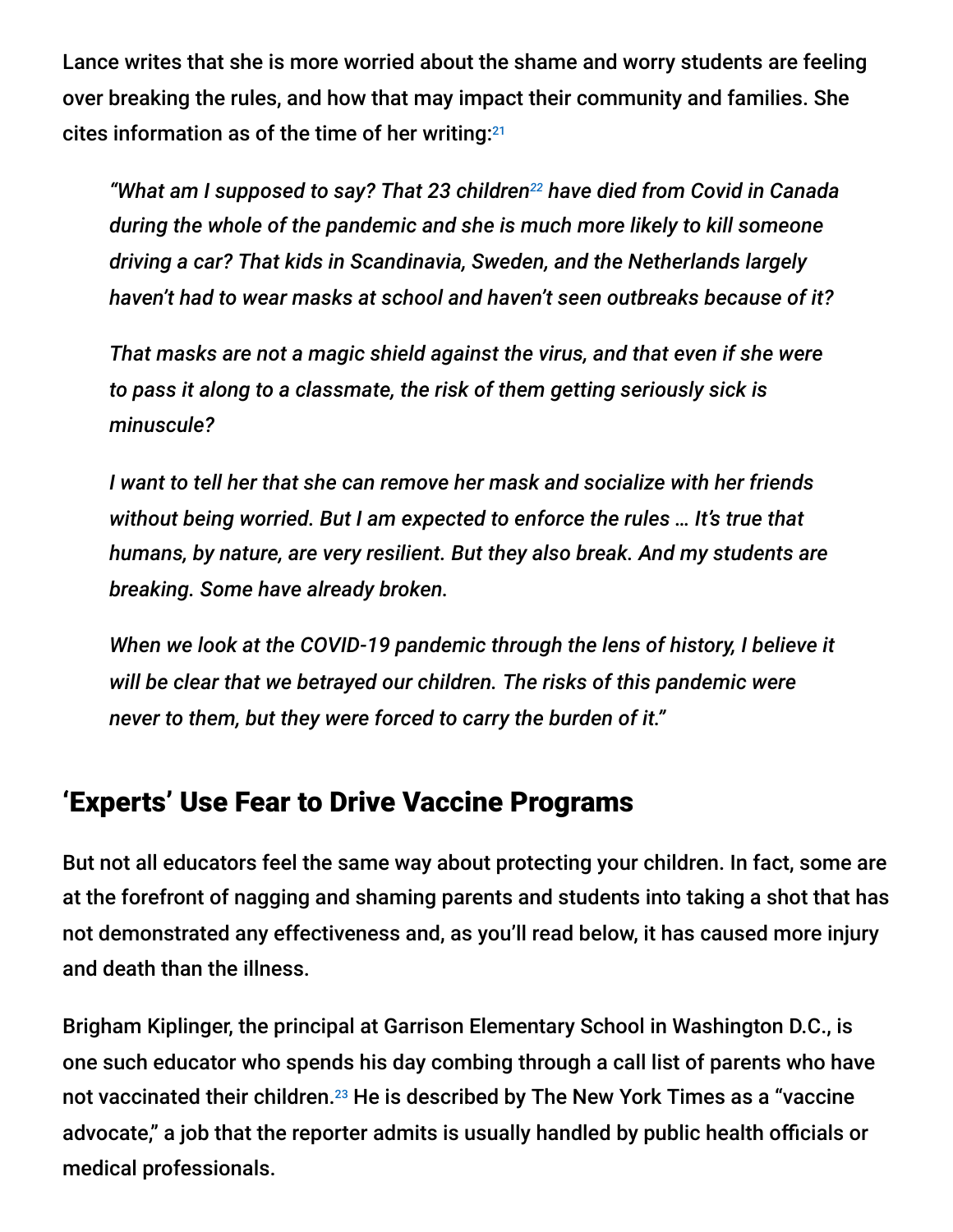However, he is being applauded for taking this as his central role. The reporter writes, "Largely through Mr. Kiplinger's skill as a parent-vax whisperer, Garrison Elementary has turned into a public health anomaly: 80% of the 250 Garrison Wildcats in grades kindergarten through fifth grade now have at least one shot ..." 24

Kiplinger uses common shaming techniques. For example, at lunch he gets the children who have been vaccinated to raise their hand and then applauds them for their actions and urges them to keep prodding others to do the same. 25

The reporter believes the genetic therapy experiment is "crucial not only to sustaining in-person education but also to containing the pandemic overall." $26$  Interestingly, the reporter mentions the only reason many working parents have not vaccinated their children is logistical rather than philosophical, without mentioning parents may also be fearful of the medical challenges and risks to their child.

Organizations that have been relied on for medical education and information in the past are now putting out talking points for pediatricians and parents to encourage them to vaccinate their children.<sup>27,28</sup> Johns Hopkins School of Public Health<sup>29</sup> has gone as far as to post a free online training course to give parents the language needed to approach friends who are resistant to injecting their children with an experiment.

The Times reports that tips offered in the Johns Hopkins training course include sharing personal stories and to "normalize Covid vaccination by proudly telling friends and family when children get COVID shots."<sup>30</sup> Yet, sharing personal stories is exactly what social media platforms is censoring when it comes to COVID shot injuries.

# More Children Are Dying From the Shot Than the Illness

Judging from the COVID numbers in children I discussed earlier, it is apparent that school educators and many public health and medical experts have completely ignored the data from the Vaccine Adverse Events Reporting System (VAERS) demonstrating children are being harmed by the shot in large numbers.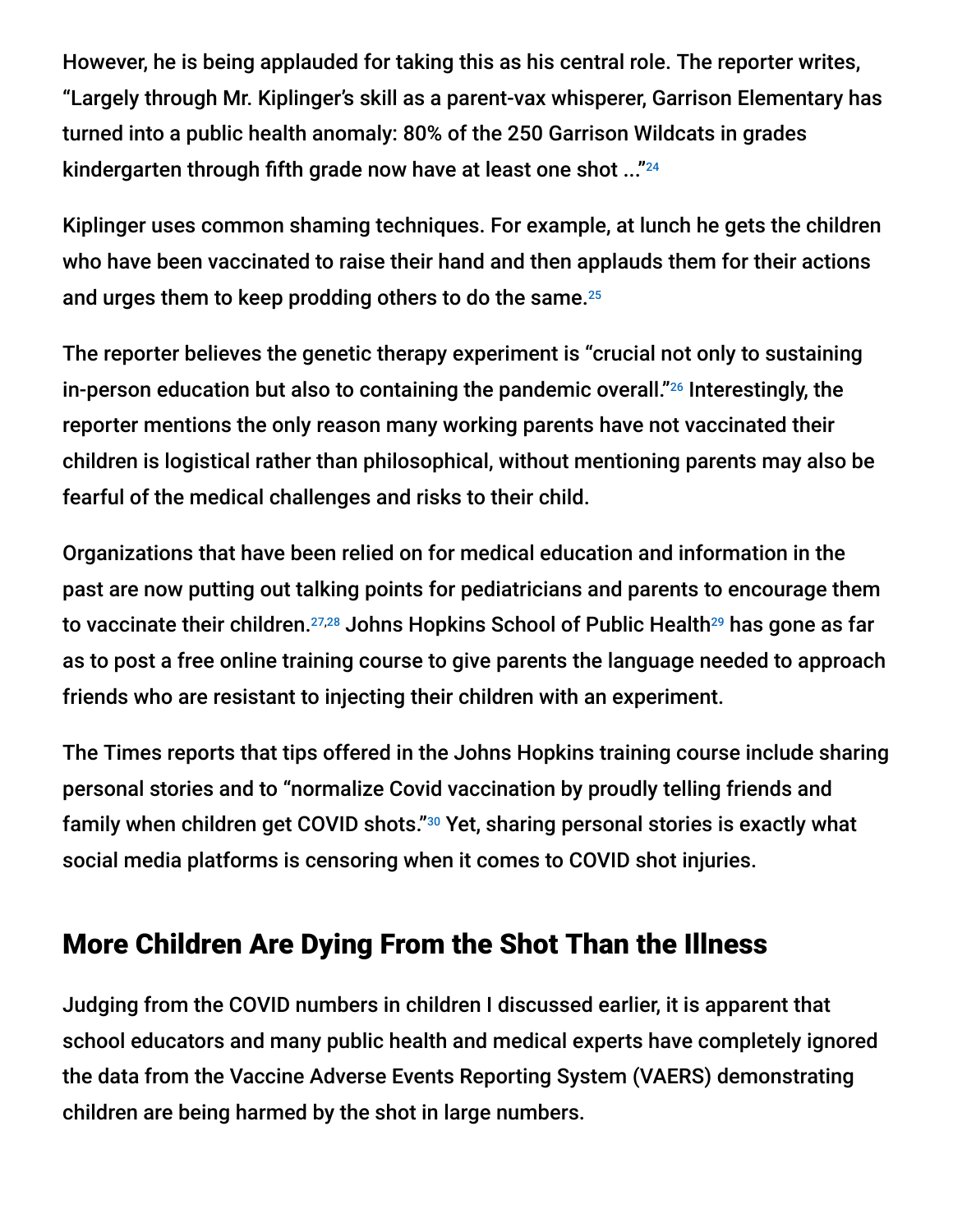In fact, if you give any credence at all to VAERS, they are being injured by the vaccine in larger numbers than by the disease itself. It's important to note the CDC makes the distinction that these deaths involved COVID-19 and were not necessarily the direct result of COVID-19.

In the U.K., a Freedom of Information Act request asked for "deaths caused solely by COVID-19, where COVID is the only cause of death listed on the death certificate, broken down by age group and gender between February 2020 up to and including December 2021." $^{31}$  The data show that in children from birth to age 19, there were three deaths in the U.K. from February 2020 to December 31, 2021.

Based on the U.K. and CDC data, it makes no sense that policymakers want to mandate a vaccine for children. According to Steve Kirsch, founder of the COVID-19 Early Treatment Fund, $32$  the FDA justified the vaccine based on assumptions made for a statistical model.<sup>33</sup> Kirsch also points out the U.K. has now stopped any mask mandates, social distancing and lockdowns.

However, in Santa Clara County, California, where Kirsch lives, the mask mandate, vaccines and distancing rules remain. As he writes, "Same virus, different policymakers."<sup>34</sup> Kirsch was part of a team that used an engineering estimate to find the underreporting factor in VAERS was likely near  $41.^{35}$  This means the number of reports in VAERS can be multiplied by 41 to reach the number likely injured by the vaccine.

When VAERS is filtered to find children from birth to 17 years, it reveals 38,966 reports and 79 deaths.<sup>36</sup> If you extrapolate those numbers using the underreporting factor, you discover there could be roughly 1.6 million injuries and 3,239 deaths.

Underreporting to the system can happen for several reasons. Martin and others have explained that most doctors are not familiar with the system $37$  and filling out the VAERS report is time-consuming. As Debra Conrad found out, many hospitals do not want to report all the injuries to the system, and as Brittney Galvin revealed in a recorded conversation with a VAERS investigator, $38$  they are as much as one year behind in publishing reports.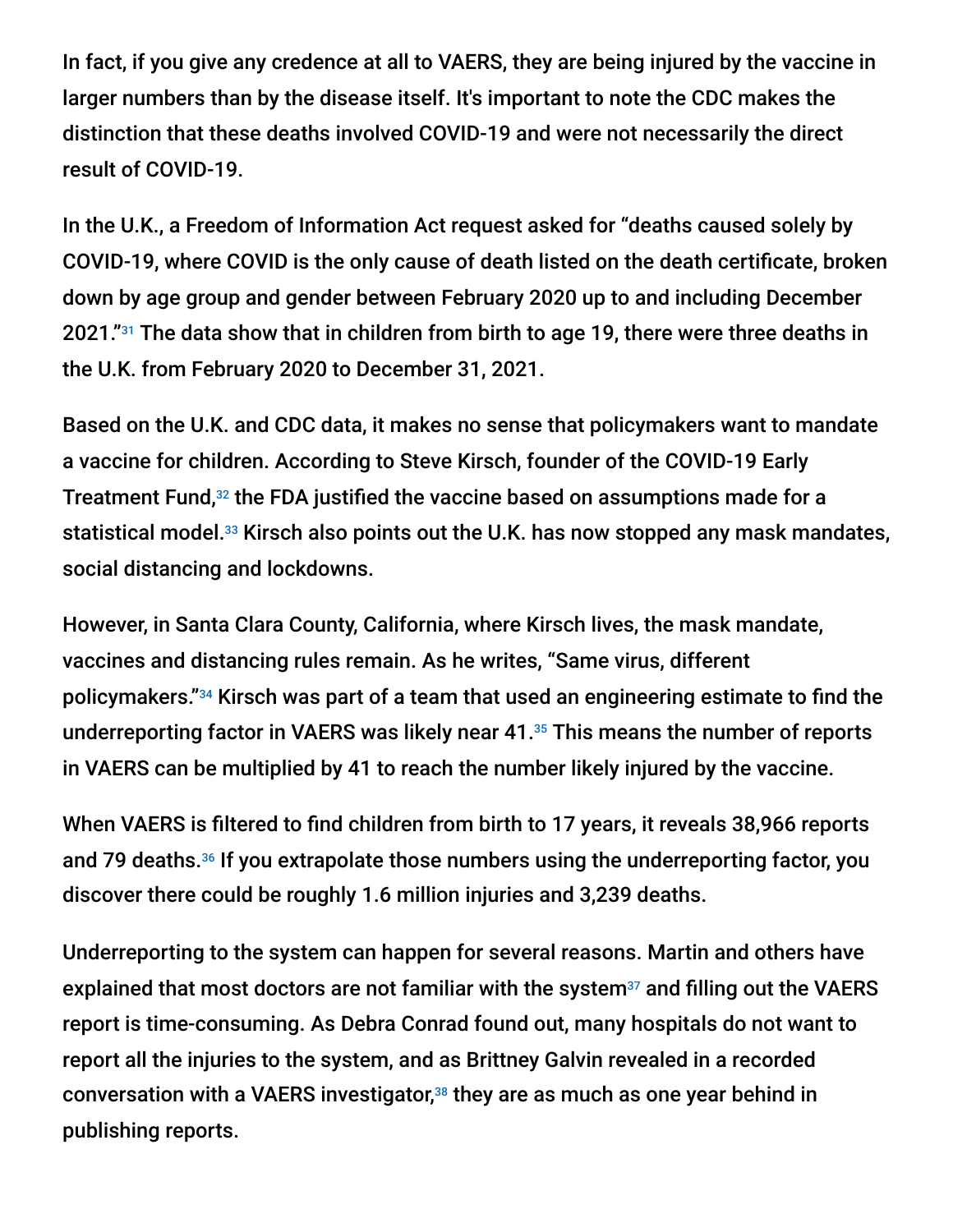A search on OpenVAERS for records of vaccine adverse events from 1990 to 2020 39 reveals 821,470 total reports of injuries to children in 30 years. However, since the rollout of the emergency use vaccine, the system has received a total of 1,071,854 reports in adults and children in 13 months. 40

# The Shot Increases Risk of Lifelong Damage

British data also show deaths among teenagers have spiked since that age group became eligible for the COVID shots, $^{41}$  by an increase of 47%. Children are also at risk for potentially lifelong health problems from the experimental shot, as there are absolutely no long-term safety data on this. One of the most common problems that has emerged so far in children is myocarditis. 42

This is an inflammation of the heart muscle that can cause ongoing heart problems and may even require a heart transplant. In October 2021, cardiologist Dr. Peter McCullough and Jessica Rose, Ph.D., research fellow at the Institute for Pure and Applied Knowledge in Israel, submitted a paper on myocarditis cases to the journal Current Problems in Cardiology.

The paper was ready to be published when the journal suddenly took it down. You can find the preprint on Rose's website, $43$  which clearly shows that myocarditis is inversely correlated to age. This means that the risk is higher in younger individuals. The risk is also dose-dependent. The data showed boys had a six times greater risk of myocarditis after the second dose of the vaccine.

Damage to the heart muscle is often permanent and, historically, the three- to five-year survival rate has ranged from 56% to 83%.<sup>44</sup> The data do not support the push to vaccinate children who are not experiencing severity of disease and death.

Additionally, research does not support the use of masks to filter viruses<sup>45,46,47</sup> and even the boxes are labeled: "will not provide any protection against COVID … or any viruses or contaminants."<sup>48</sup> Fact checkers get around this statement by acknowledging that the box is labeled as such, but that "does not mean masks should not be worn." 49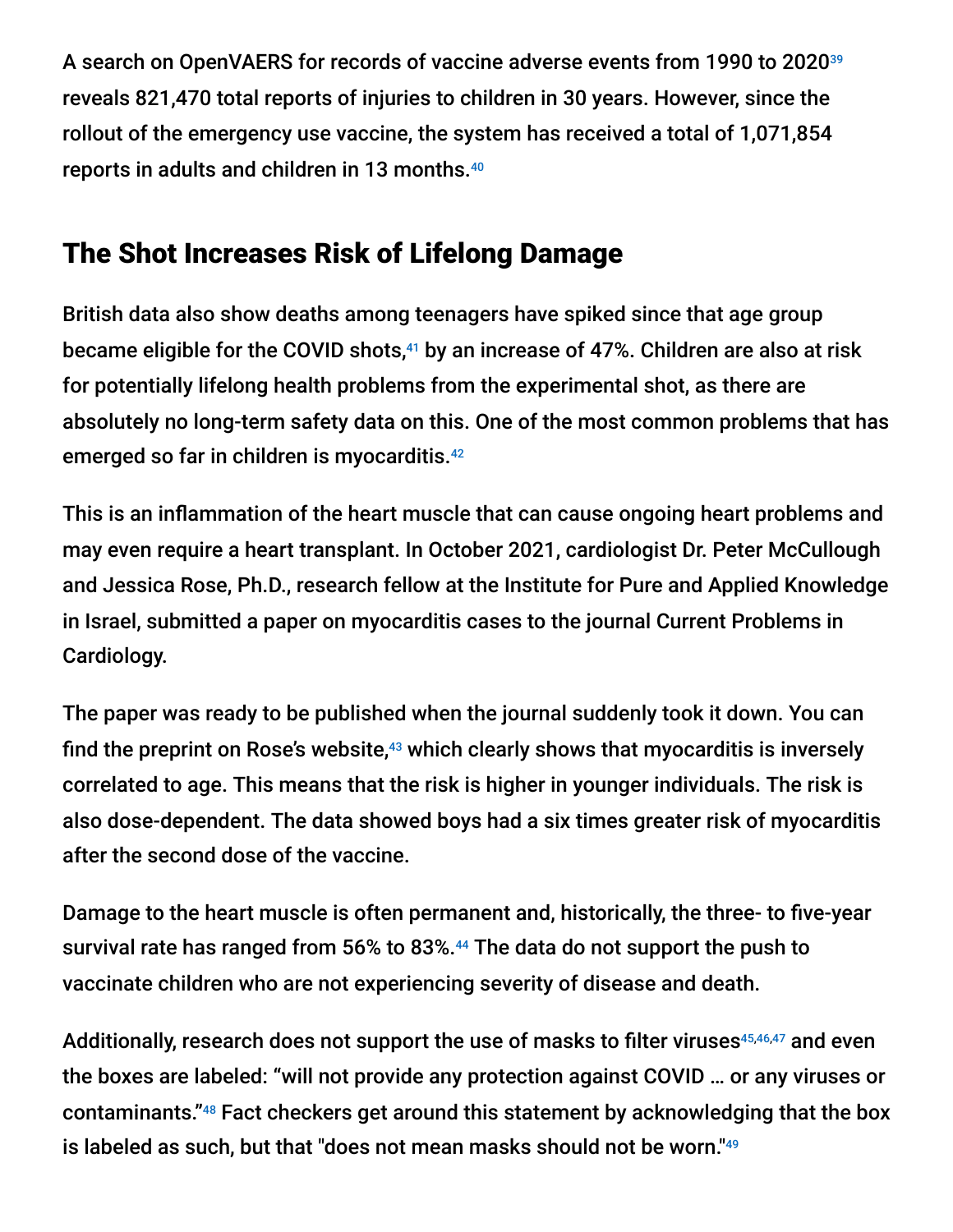Politifact goes one step further to extrapolate a whole new meaning, writing, "Such disclaimers don't mean that the masks are ineffective at slowing the spread of the disease, but that they don't protect the wearer as well as medical respirators such as the N95 recommended for use by health care professionals."<sup>50</sup> When:

- Masks don't work
- The shot increases the risk of death and long-term health damage in children
- Educators take on the role of "parent-vaccine whisperer"
- There is a rising number of children and teens suffering from depression and anxiety
- Children have fallen behind in their studies

You must ask yourself, ultimately, what is the goal here? Why are agencies pushing for behavior and choices that have demonstrably damaged children and may result in lifelong physical and emotional disability?

#### **Sources and References**

- <sup>1</sup> [CBS News, January 2, 2022](https://www.cbsnews.com/news/full-transcript-dr-scott-gottlieb-face-the-nation-january-2-2022/)
- <sup>2, 12</sup> [Centers for Disease Control and Prevention, January 26, 2022](https://www.cdc.gov/nchs/nvss/vsrr/covid_weekly/index.htm)
- <sup>3</sup> [Louisiana Health and Welfare Committee Meeting December 6, 2021](https://www.house.louisiana.gov/H_Video/VideoArchivePlayer?v=house/2021/dec/1206_21_HW)
- <sup>4</sup> [Johns Hopkins Bloomberg School of Public Health, January 25, 2022](https://publichealth.jhu.edu/2022/study-reveals-fourfold-range-in-rates-of-mental-health-problems-among-us-children-based-on-relational-and-social-risks)
- <sup>5</sup> [Journal of Business and Psychology, 2001;15](https://link.springer.com/article/10.1023/A:1007874701367)
- <sup>6</sup> [Institute of Medicine, 2001; Social Risk Factors](https://www.ncbi.nlm.nih.gov/books/NBK43750/)
- <sup>7, 15</sup> [ZeroHedge, January 30, 2022](https://www.zerohedge.com/political/speech-therapist-364-surge-baby-and-toddler-referrals-thanks-mask-wearing)
- 8, 9 [The Washington Post, January 25, 2022](https://www.washingtonpost.com/opinions/2022/01/25/schools-safely-make-masks-optional-new-cdc-guidelines/)
- <sup>10</sup> [San Francisco Chronicle, January 31, 2022](https://www.sfchronicle.com/opinion/openforum/article/Should-kids-wear-masks-in-schools-Maybe-not-16811908.php)  $\bullet$
- <sup>11</sup> [Twitter, January 24, 2022](https://twitter.com/DrScottBalsitis/status/1485806628867743747)
- <sup>13</sup> [CIDRAP, August 9, 2021](https://www.cidrap.umn.edu/news-perspective/2021/08/depression-and-anxiety-doubled-children-pandemic-study-says)
- <sup>14</sup> [New York Times, January 30, 2022](https://www.nytimes.com/2022/01/30/us/students-pandemic-virtual-learning.html)  $\bullet$
- <sup>16</sup> [McKinsey and Company, July 27, 2021](https://www.mckinsey.com/industries/education/our-insights/covid-19-and-education-the-lingering-effects-of-unfinished-learning)  $\bullet$
- 17, 18, 19, 20, 21 [Common Sense, January 20, 2022](https://bariweiss.substack.com/p/im-a-public-school-teacher-the-kids)  $\bullet$
- <sup>22</sup> [Statistica, January 21, 2022](https://www.statista.com/statistics/1228632/number-covid-deaths-canada-by-age/)  $\bullet$
- <sup>23, 25, 26, 30</sup> [The New York Times, January 29, 2022](https://www.nytimes.com/2022/01/29/health/covid-vaccine-children.html)
- <sup>24</sup> [The New York Times, January 29, 2022, para 5 under image 1](https://www.nytimes.com/2022/01/29/health/covid-vaccine-children.html)  $\bullet$
- <sup>27</sup> American Academy of Pediatrics, Effective COVID-19 Vaccine Conversations